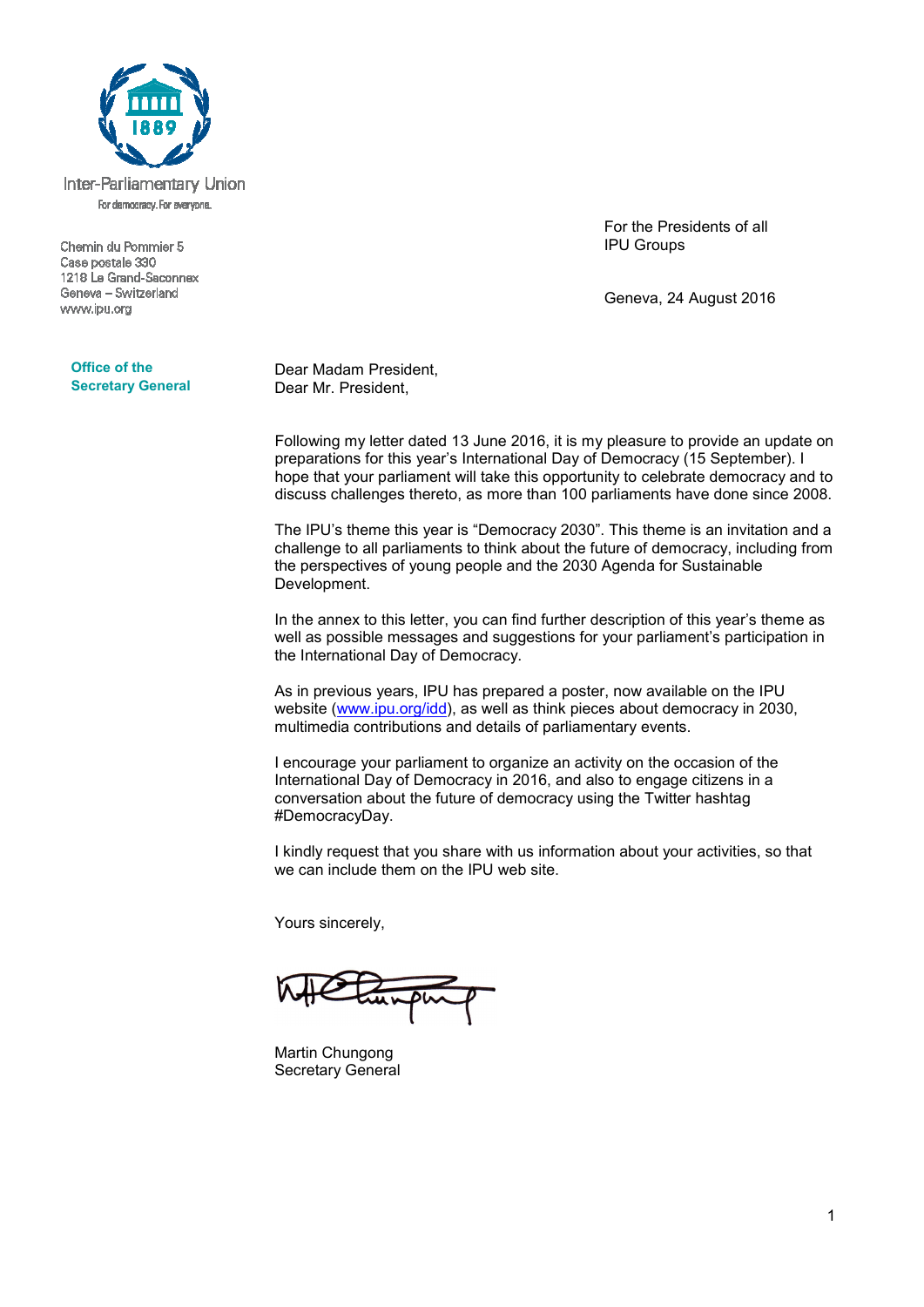## **Annex**

# **Notes for parliaments on the theme for the International Day of Democracy 2016: "Democracy 2030"**

"Democracy 2030" is an invitation and a challenge to all parliaments to think about the future of democracy.

In some ways, 2030 is very near – only around three electoral cycles' away in most countries. Arguably, politics in 2030 might still look very similar to today, with familiar processes of elections, political parties and parliaments.

In other ways, it is a distant horizon. Many unforeseen events have taken place since 2000. No-one can predict with any certainty what political events will happen in coming years, what technological innovations will have taken place by 2030, nor how these new tools will be used by citizens.

Since the year 2000, information has become more widely accessible than ever before, reinforcing the demand for transparency and accountability. A generation of "digital natives" have grown up using social networks to connect and mobilize with their peers locally, nationally and across borders. Young people frustrated by authoritarian leaders and the lack of opportunities have sought radical change to the political system in their country. Workers who have seen their jobs threatened by globalization have begun to look to populists as an alternative to the political establishment. New political movements have emerged to challenge the way politics is done and have acceded to positions of power in some countries. Meanwhile, the percentage of women in parliament has increased, but only from 13.1% to 22.1%.

These factors and many more combine to make this a time of challenge and opportunity for democracy. Political parties, parliaments and other institutions are called upon to adapt to changes in society, to renew political processes, to create space in politics for younger generations and to make use of their energy.

The aspirations for a fairer world that are set out in the 2030 Agenda for Sustainable Development will only be met if there is more democracy, not less. Political leaders everywhere need to make the connection between the internationally-agreed development goals and the demands from their citizens, including for greater transparency and accountability as well as more participative and inclusive decision-making.

"Democracy 2030" is an invitation to all parliaments to interrogate the present, to learn from the past and to prepare the future. Key questions include:

- How will the institutions of democracy parliament, political parties, elections change between now and 2030?
- Will the existing political processes be sufficient to enable young people to express their aspirations, or do new processes need to be invented?
- What new forms of collaborative, participative decision-making will emerge in the digital era?
- How will parliaments connect the goals set out in the 2030 Agenda for Sustainable Development with the concerns and hopes of their citizens?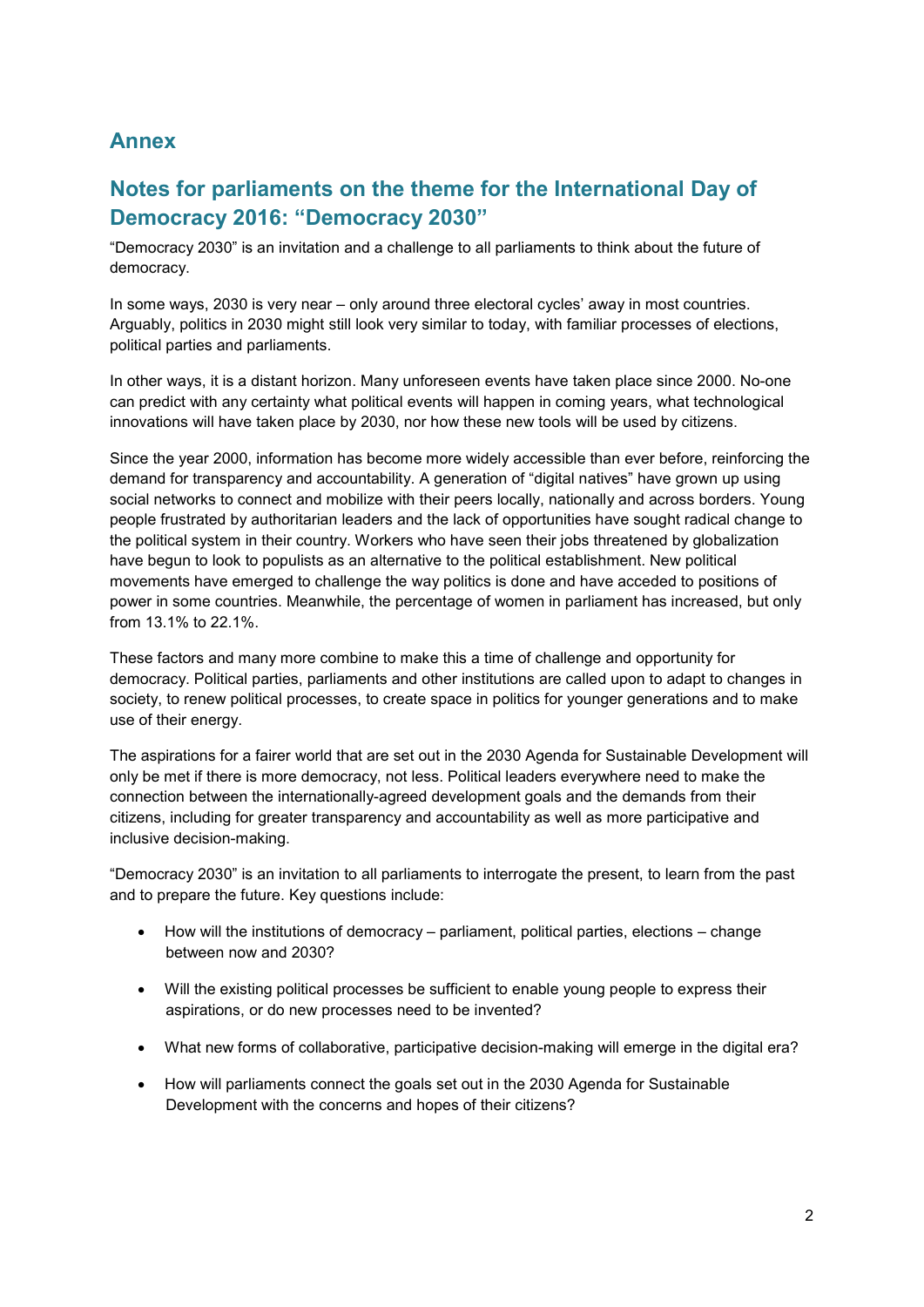# **Reference documents**

Parliaments may find useful background information in the following documents:

- Outcome document of the General debate on "Rejuvenating democracy, giving voice to youth" at the 134<sup>th</sup> IPU Assembly in Lusaka (Zambia), March 2016 http://www.ipu.org/conf-e/134/Rptgendebate.pdf
- Youth participation in national parliaments http://www.ipu.org/pdf/publications/youthrep-e.pdf
- World e-Parliament Report 2016 http://www.ipu.org/pdf/publications/eparl16-en.pdf
- Women in Parliament: The year in perspective http://www.ipu.org/pdf/publications/WIP2015e.pdf

#### **Potential messages to underpin parliamentary communications**

Parliaments may wish to incorporate the following messages into their communications around the International Day of Democracy:

- Imagining the future is fundamental for achieving sustainable and inclusive democracy. The International Day of Democracy provides an opportunity to challenge ideas and concepts, to bring diverse voices to the table and to engage the general public in an effort to empower citizens.
- Parliaments undergo constant renewal and change and future generations are an intrinsic part of such processes.
- Innovative thinking is required to create new forms of engagement with parliament and more transparent, accountable and inclusive political processes.
- Youth have a key role to play in the present and future of democracy. Engaging youth in their own spaces, while at the same time creating spaces for youth in parliaments, is a core part of any effort to reimagine parliaments and democracy in the future.
- New technologies enhance the ability of parliaments to more directly engage with citizens, as long as parliaments are prepared to listen as well as to speak.
- To be successful, the 2030 Agenda for Sustainable Development requires engaged and committed parliaments in order to enable governments to act, while holding them accountable to their commitments.
- Parliaments are at the heart of the Sustainable Development Goals. As SDG 16 suggests, strong, transparent, accountable and inclusive institutions are key for the achievement of all of the goals.

## **Suggestions for parliamentary activities**

Parliaments may wish to organize activities such as:

- Adopt a parliamentary motion/resolution in support of the International Day of Democracy.
- Organize a special debate and invite all political groups to exchange their views on the future of democracy.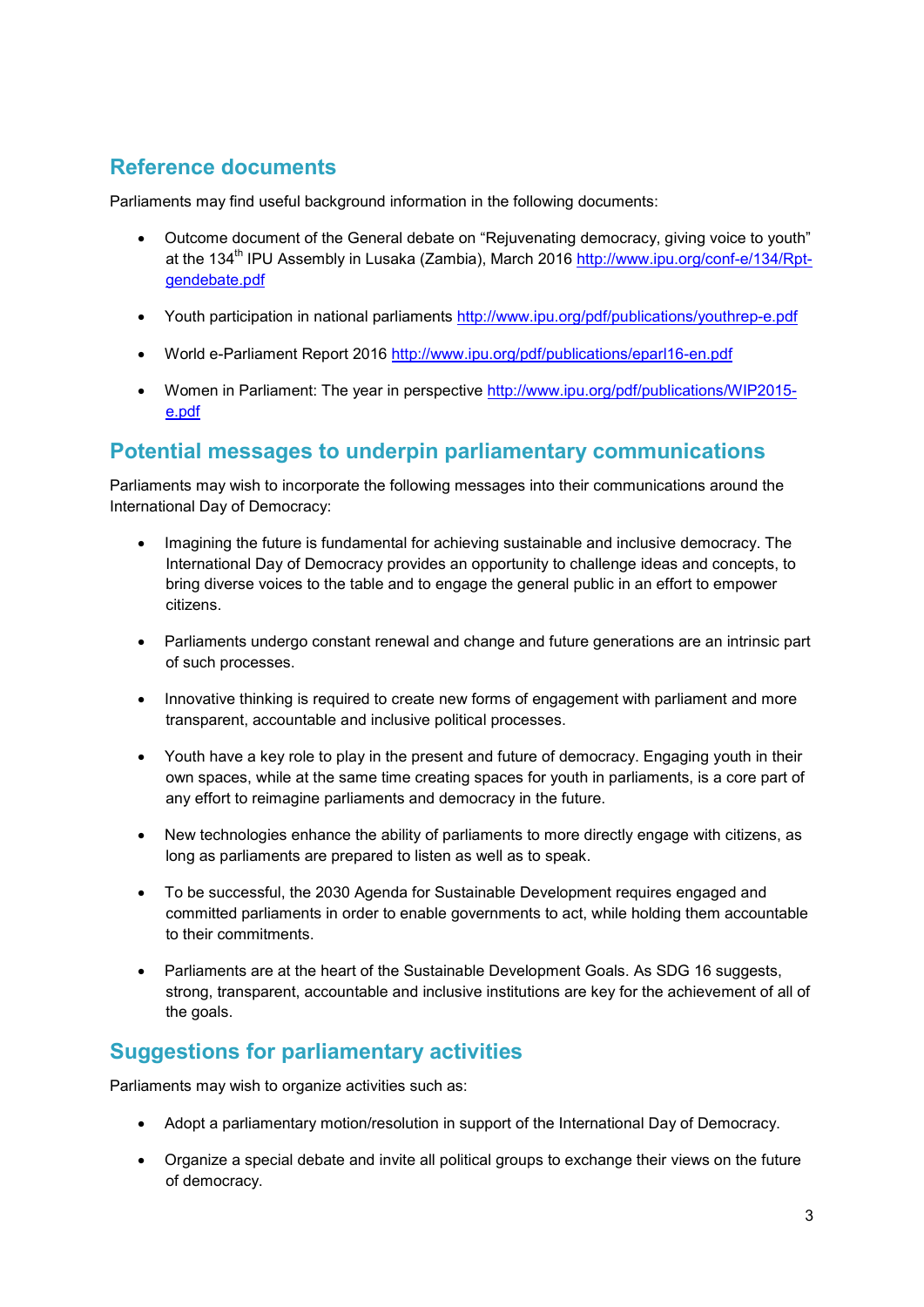- Organize an Open Day and provide guided tours, present exhibitions, or coordinate meetings with parliamentarians.
- Launch a competition relating to "Democracy 2030" and engage youth groups.
- Work with the media, such as radio, television, newspapers, social media to promote debate within society on the future of democracy.

### **Description of potential activities**

The following provides more details of potential activities that parliaments may wish to organize:

| <b>Concept 1</b> | Parliaments in the digital era                                                                                                                                  |
|------------------|-----------------------------------------------------------------------------------------------------------------------------------------------------------------|
| Summary          | Parliaments could organize a debate on ways to update parliamentary<br>processes in the digital era, or to invent new processes.                                |
| What?            | Discuss how to make political processes more open, transparent and<br>accountable to citizens, and to make decision-making more inclusive and<br>participatory. |
| Who?             | Target audience: Parliamentarians, general public.                                                                                                              |
| How?             | Organize a public debate or a parliamentary sitting dedicated to the<br>question of updating parliamentary processes.                                           |
| For?             | Fruitful debates and a possible resolution/roadmap on changes to the<br>work of parliaments.                                                                    |

| <b>Concept 2</b> | Parliamentary engagement in youth spaces                                                                                                                                                                                                                                             |
|------------------|--------------------------------------------------------------------------------------------------------------------------------------------------------------------------------------------------------------------------------------------------------------------------------------|
| Summary          | Parliaments could interact with youth in their own spaces, including by<br>harnessing the power of social media. Activities could look towards<br>reaching out to youth to participate rather than to simply be consulted.                                                           |
| What?            | Activities could facilitate direct engagement between youth and MPs, in<br>youths' own spaces. This would enable recognizing the diversity of youth<br>and acknowledging that they are not a homogenous group but one with<br>diverse interests.                                     |
|                  | Activities could aim to open up dialogue and direct engagement and to<br>elaborate specific ways to use social media to engage with youth.                                                                                                                                           |
| Who?             | Target audience: Youth groups, general public, parliamentarians.                                                                                                                                                                                                                     |
| How?             | Activities could include the use of social media to engage young people,<br>such as Facebook, Twitter, Instagram, and Snapchat. Another possible<br>avenue would be launching SMS campaigns, or online campaigns.<br>Parliamentarians could also organize a day to go to schools and |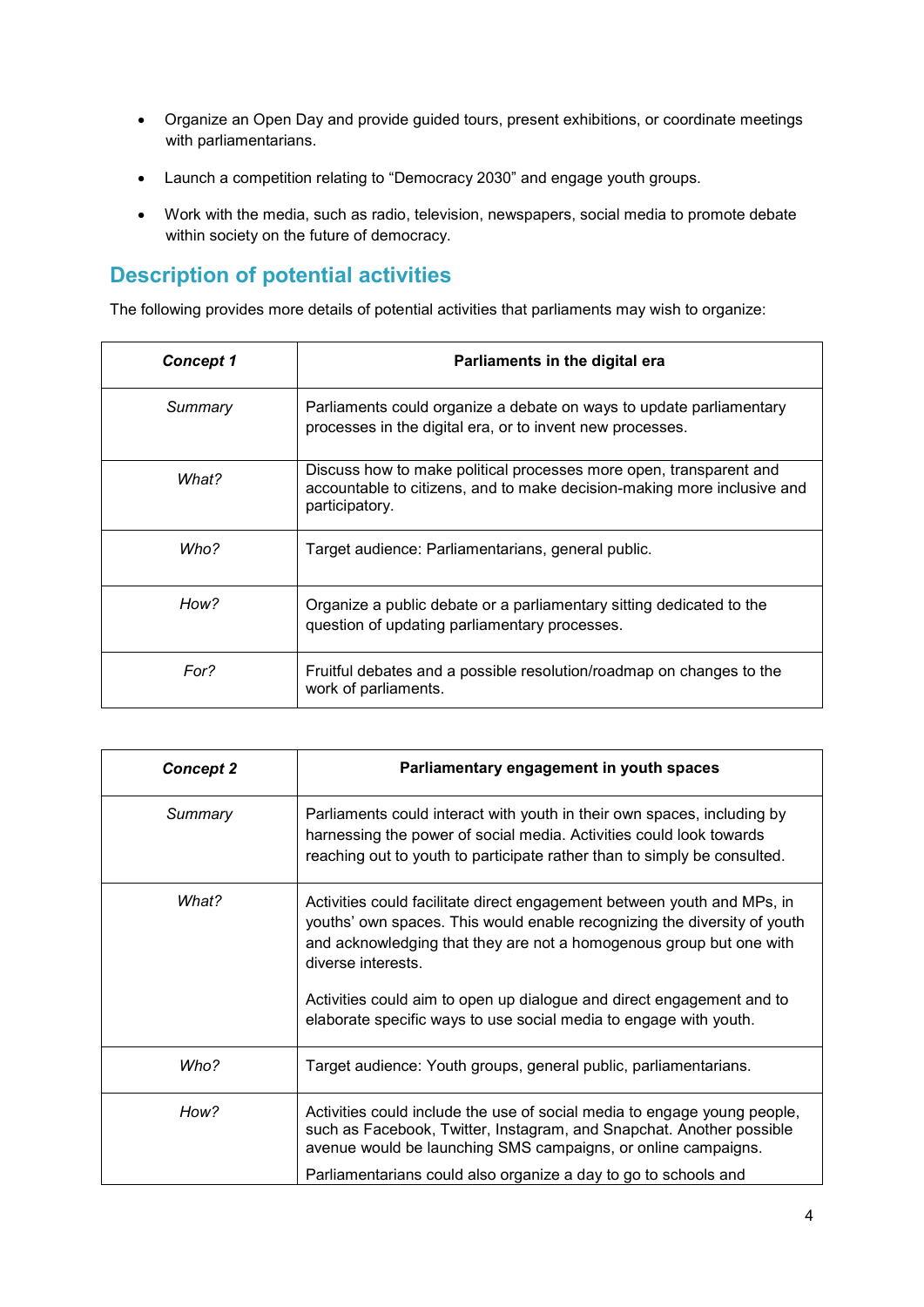|      | universities, and other youth identified spaces such as social hubs, to<br>engage in conversations.                                                                                                              |
|------|------------------------------------------------------------------------------------------------------------------------------------------------------------------------------------------------------------------|
| For? | Greater awareness of youth challenges and opportunities. Increased<br>engagement and motivation by youth to participate in parliamentary<br>processes. Direct dialogue between youth groups and parliamentarians |

| <b>Concept 3</b> | Bringing young people into parliaments                                                                                                                                                                                                                                                                                               |
|------------------|--------------------------------------------------------------------------------------------------------------------------------------------------------------------------------------------------------------------------------------------------------------------------------------------------------------------------------------|
| Summary          | This set of activities would enable youth to interact with parliaments and<br>motivate them to get involved. They would seek to open up parliaments to<br>youth and to devise ways in which to reduce obstacles to participation.                                                                                                    |
| What?            | The activities would aim to attract youth into parliaments, parliamentary<br>libraries and other spaces to become motivated and engaged with<br>parliamentary work. They would also seek to increase participation of youth<br>in politics and to discuss solutions to the obstacles to participation in<br>parliamentary processes. |
| Who?             | Target audience: Parliamentarians, youth, general public.                                                                                                                                                                                                                                                                            |
| How?             | For instance, by coordinating open days for youth to visit parliament or<br>organizing youth parliaments or other programs that aim to have continuous<br>participation of youth in parliaments. They all require a commitment from<br>parliamentarians to be accessible and open.                                                   |
| For?             | Increased awareness of obstacles that youth face to engage with<br>parliaments, motivation for youth to participate. Continued dialogue between<br>youth groups and parliamentarians on the way forward to increase youth<br>participation in parliaments.                                                                           |

| <b>Concept 4</b> | <b>Sustainable Development Goals and parliaments</b>                                                                                                                                                                                                                                                                                  |
|------------------|---------------------------------------------------------------------------------------------------------------------------------------------------------------------------------------------------------------------------------------------------------------------------------------------------------------------------------------|
| Summary          | Activities to kick-start debate around the role of parliaments in the<br>implementation of the SDGs.                                                                                                                                                                                                                                  |
| What?            | Parliaments could discuss how they can contribute to setting national<br>priorities and targets within the framework of the Sustainable Development<br>Goals. Also, they could seek to highlight the role of parliaments in the<br>successful implementation of SDGs, in terms of financing or monitoring<br>activities, for example. |
| Who?             | Target audience: Parliamentarians, general public.                                                                                                                                                                                                                                                                                    |
| How?             | Parliaments could organize a debate, a plenary session, an awareness<br>campaign or public forums.                                                                                                                                                                                                                                    |